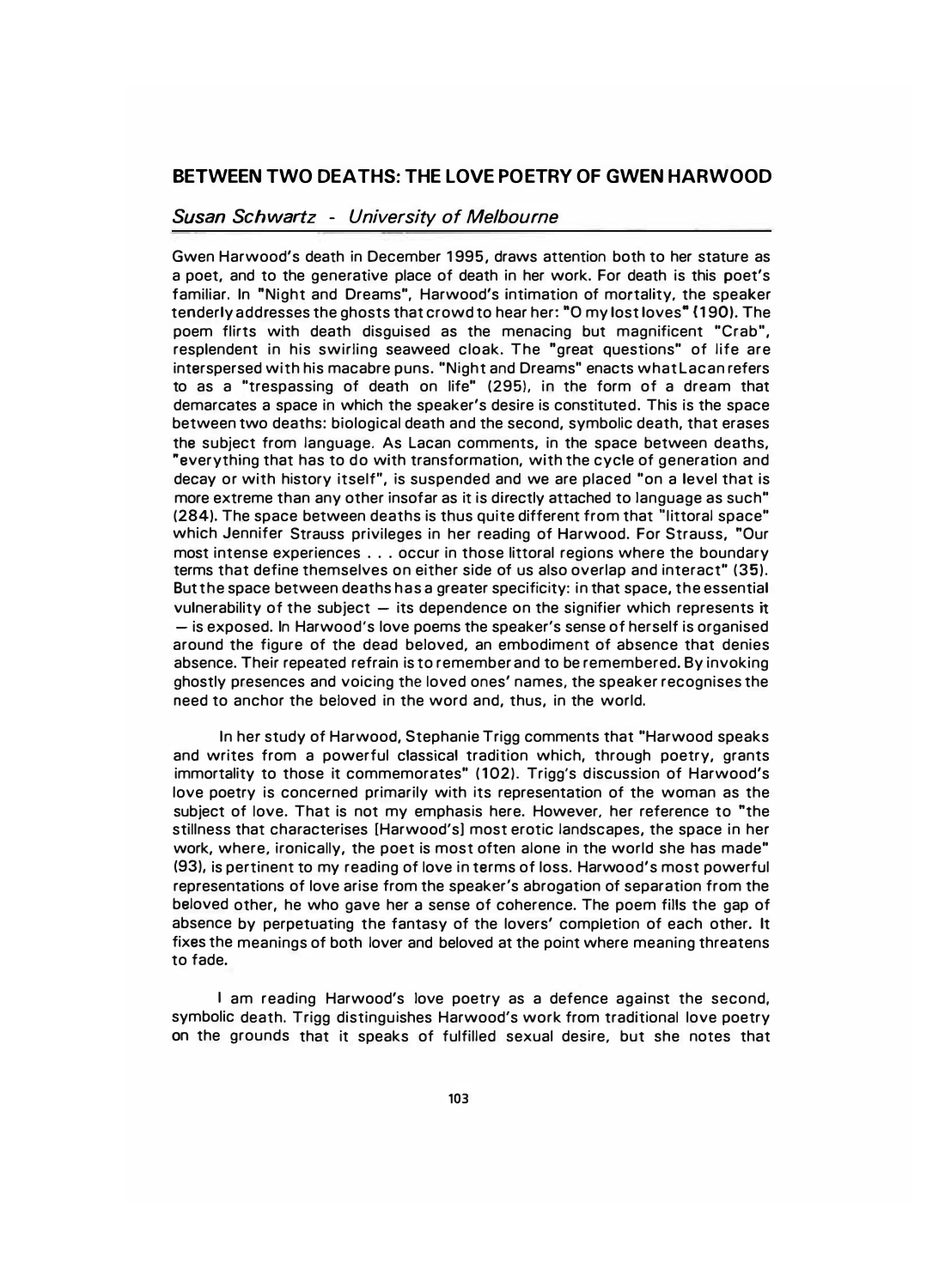Harwood's poetry is "haunted by loss, and the fear of loss, the fear of falling away from the plenitude of the lover's presence" (76). I would like to locate the poetry differently. Rather than considering both loss and fear of loss as themes in Harwood's love poetry, I will argue that loss signifies love and that instead of a fear pertaining to loss, there is a recognition of an event that has always already occurred. There is no possibility of fulfilment here. Instead there is a tension between the imaginary continuity of the lovers' bodies and the separation upon which the representation of their love is contingent. For Harwood, love, like pain, indicates a "truth beyond the language game" ("The Wasps" 1 40). She intimates that there is something outside the field of signification and that the poem marks the limit of this field. Love is precisely the "sustaining violence" that the speaker of "Night Flight" experiences as she lies "alone in the black sky" (99). It continually destroys and reconstitutes itself. Love is enmeshed with death and in this process, death is eroticised. Thus love does not transcend death; death is the negative determination of love. It enables the resurrection of the beloved in the speaker's memory and dreams, in that space between deaths.

The body produced in that space is a sublime body that can die and be remade again and again. Such a notion seems to inform "A Little Night Music" (134), a poem about an absent beloved invoked in dream:

Listen, I will remind you of what you have never known. That's what our dreams are for. and I will be your dream, a ravishing latecomer under your handsome skin. Late this night I will find you

where nothing has a name, where any page you turn will long have lost its meaning. Remember me, while music melts you to understanding. Sleep, while new planets burn, and I will be your dream (134).

The poem concludes with the lines "and over/ your absence measureless/ silence extends the stars". The speaker disguises the beloved's absence with an image of her presence-in-him and his presence-in-her. Here, absence has a dimension of positivity. Yet, at the same time, there is a contingency to the process of representation: the name and the meaning can so easily be lost. As Lacan explains, the subject's relationship to death - and to life-is constituted through the signifier that represents him and thus "insofar as the subject articulates a signifying chain ... he comes up against the fact that he may disappear from the chain of what he is" (295). In this and other love poems, form and imagery are shaped by the desire to reconstitute, to re-experience the body of the beloved . In order to explicate the way this desire is mediated in Harwood's poetry, I will focus my discussion on two love poems: "Night Thoughts: Baby and Demon" and "The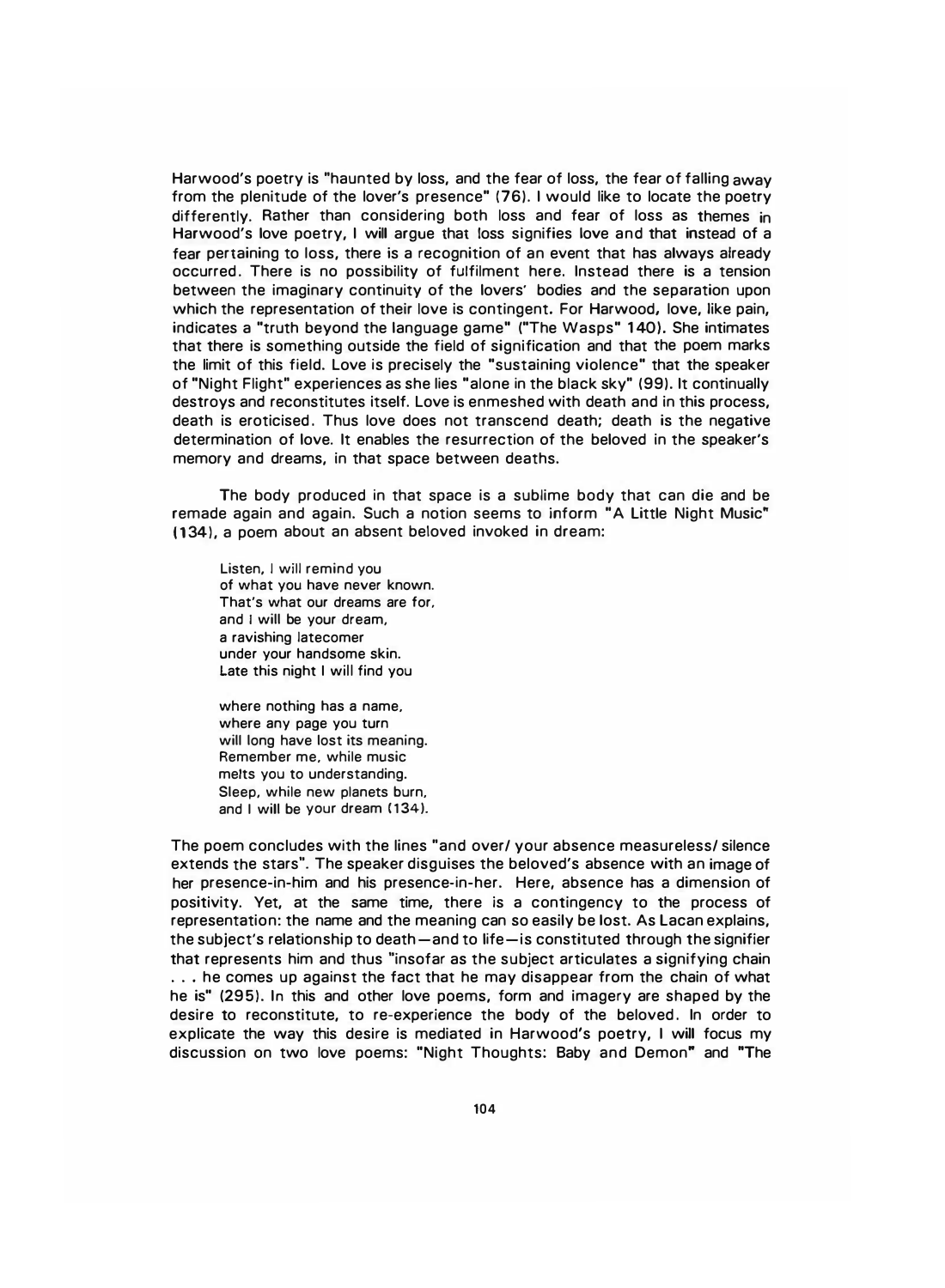Lion's Bride", the eponymous poem of her 1981 collection.

Rupture is the key term for exploring "Night Thoughts: Baby and Demon" a disturbing, destabilising poem. Its sardonic humour stays just this side of despair and, not surprisingly, critics have offered widely divergent readings. For example, Strauss considers "Night Thoughts" to be one of Harwood's "bravura dialogues of the divided self" (1 59), pitting spirit against flesh, art as "daimon" against artist as performer. In contrast, Stephanie Trigg emphasises the range of subject positions and the "fractured, dispersed" (91) voices in this paradox-driven poem. For Trigg, the poem expresses the obverse side of the sensuality celebrated in other love poems. While both these readings are persuasive, the complexities of the poem allow room for further manoeuvre. My emphasis will fall on the significance of the malaise of desire that afflicts the lovers. As Baby says to Demon in the second stanza: "Yours is mine./ Sickness and health". Here "sickness" is the dominant term. Love is pain, pain unto death and the trace of this understanding can be seen even in Harwood's most celebratory poems. "Night Thoughts" narrates a process of subjective destitution. The Demon is abject, poisoned by his own insatiable need: "Baby I'm sick. I need /nursing. Give me your breast./ My orifices bleed". Baby and Demon are old; they represent an eternity of desire. "Born under the same sign/ after some classic rape"; they will "share/ the end of this affair". But what is the "end"? Not death. Within the logic of Harwood's love poetry, death is imbricated with love. Demon's desire sickens him unto death but he cannot die and thus, he cannot love. Even as he exposes its seamy underside, Demon instructs Baby to keep the fabric of romantic fantasy intact through her songs: "Give them the old soft shoe./ Put on a lovely show./ Put on your wig, and go".

While Baby and Demon's imaginary identification is evident in their complicity, their essential alienation from each other is made manifest in the poem's formal and tonal breaks. Both stanza form and rhyme scheme change at this point, marking a divide in the consciousness of the poem. The lines lengthen into a series of rhymed couplets spoken by a narratorial voice that seems to be both outside and inside the poem: "The service station flags, denticulate/ plastic, snap in the wind". The malaise of desire in the opening stanzas appears to be symptomatic of a malaise in the world; the first section of the poem constitutes the knowledge that the second section tries to repress. Here we have "romance" staged in a rundown motel flanked by a service station, where "Hunched seabirds wait". Yet from this tawdry, even malevolent space arises a delicate love lyric:

All night salt water stroked and shaped the sand. All night I heard it. Your bravura hand chimed me to shores beyond time's rocking swell.

The references to music and a place beyond time are emblematic of Harwood's poetry. Here they express a desire to save the ideal of romantic love from contamination by gross reality, a desire for transcendence the poem reveals to be impossible. The participants construct a fantasy of love. They are elementalwater and sand; they are music-maestro and instrument. They are eternal,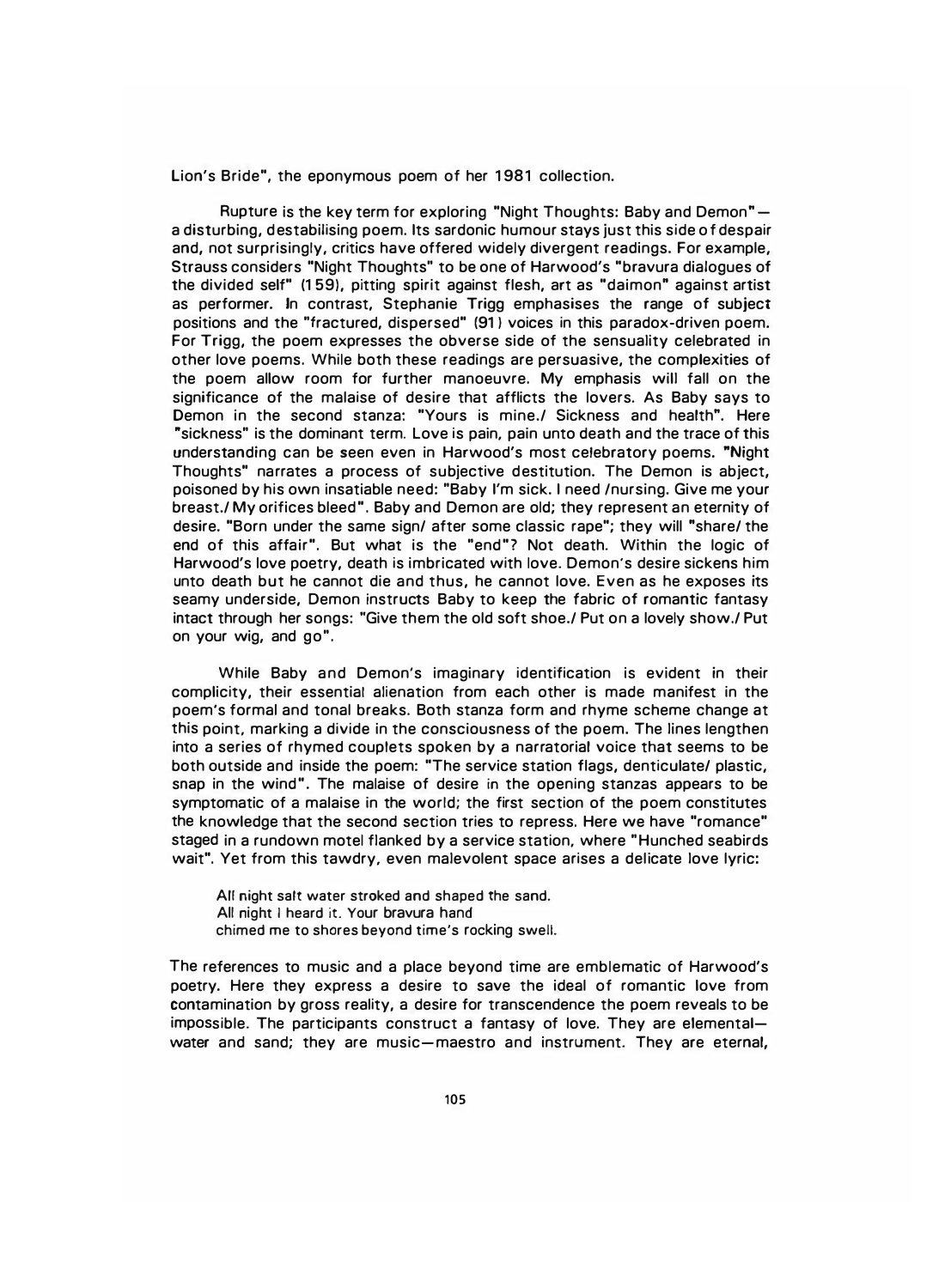unbounded. However. the end-stopped line that follows "chimed me to shores beyond time's rocking swell" and completes the couplet- "The last cars leave the shabby motel" - dramatically alters the mood. Its shock effect is compounded by the subsequent couplet: "Lovers and drunks unroofed in sobering air/ disperse, ghost-coloured in the streetlight-glare". The love lyric is effectively undermined.

Again the form of the poem changes. The lines contract with a brutal abruptness as the voice of a mordant chorus is introduced:

Rock-a-bye Baby in the motel Baby will kiss and Demon will tell.

If love and death are two sides of the same coin, trust and treachery have their own obverse relation. Harwood has constructed a complex set of subjective and formal relationships here. Baby and Demon appear to be the alter egos of the couple in the motel who attempt to disguise their affair by looking at it through the hazy lens of romance. This intersubjectivity is suggested by the alternation of the "nursery rhyme" with the longer rhymed lines associated with the lovers trysting in the motel. Here the couplets have been joined to make quatrains. While "Demon's a mocker" and "Baby's a whore", the lovers are described with an exquisite pathos:

Draw up the voluptuously crumpled sheet. In rose-dark silence gentle tongues repeat the body's triumph though its grand eclipse. I feel your pulsebeat through my fingertips.

However, the redemptive desire for unity in love falters: "the body's the best picture of the soul/ crouched like an animal in savage grace./ Ghost after ghost obscures your sleeping face". There is no unity here; the lovers, like the soul and the body, are divided.

At this point, the poem's form is recast for the last time. The quatrains are retained but line length and rhyme scheme alter and it seems that the various speakers of "Night Thoughts" have merged into a single, seemingly masculine voice that expresses his "love" as violence. The voice has the Demon's desperation, yet the address is to a non-capitalised "baby", figured vulnerably as a bird "that flutters from my side" and an empty beach, "ravished by the tide". The demonic voice imagines an obscene enjoyment:

So fair are you, my bonny lass, so sick and strange am I, that I must lie with all your loves and suck your sweetness dry.

And drink your juices dry, my dear, and grind your bones to sand,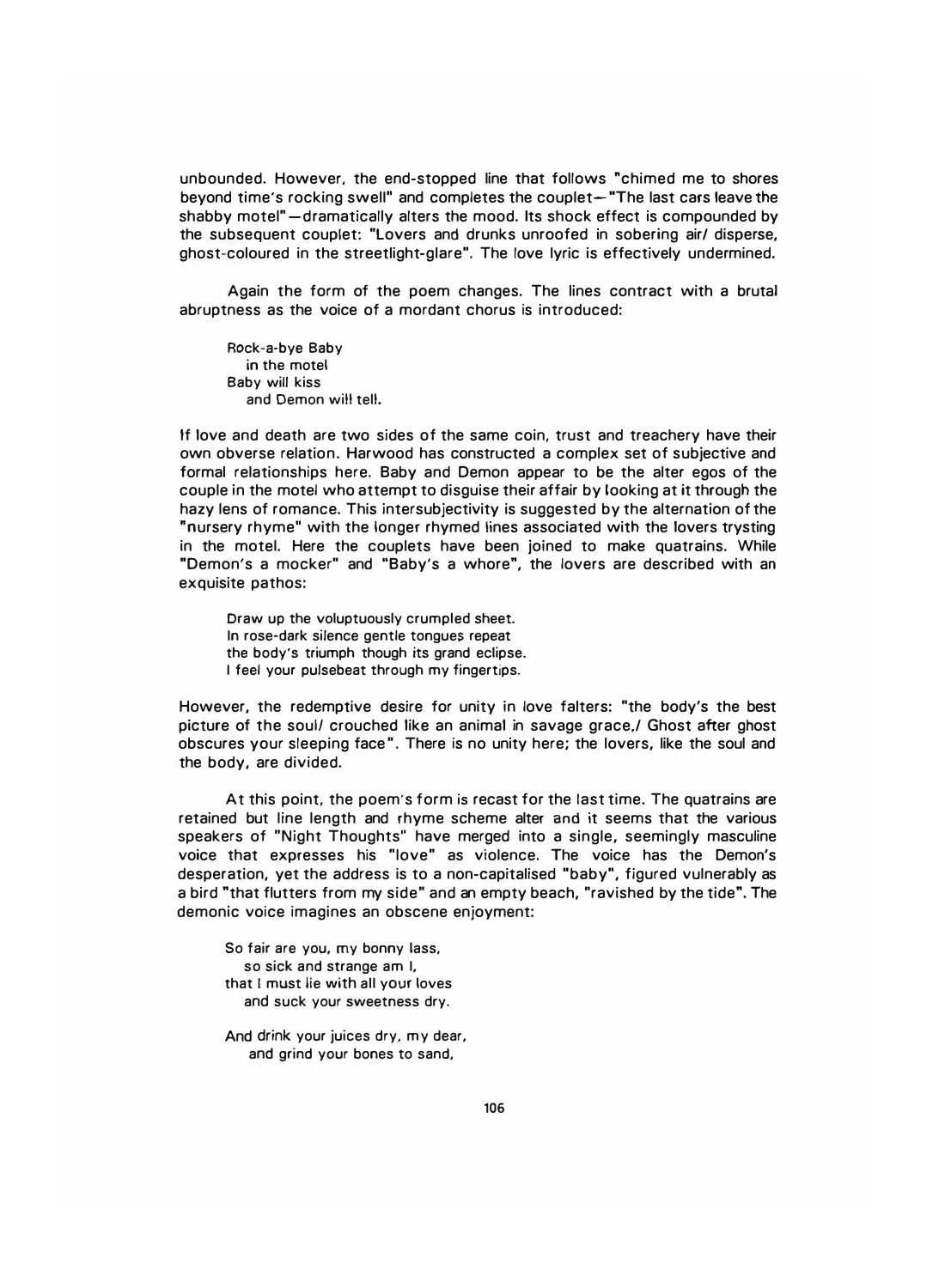then I will walk the empty shore and sift you through my hand.

And sift you through my hand, my dear, and find you grain by grain, and build your body bone by bone and flesh those bones again (109).

The speaker is manic in his insistent repetition and his sadistic desire. In this representation of the space between deaths, the sublime body that can die and live again, that can sustain all manner of disasters and be seamlessly remade, is once again evoked.

The death-driven speaker figures his relationship to "baby", in terms of predator and prey:

and like some gentle creature meet the huntsman's murderous eye, and know you never shall escape however fast you fly (105).

The speaker, describing himself as "unhoused", takes on the guise of one of the "unroofed" drunks of the earlier stanza, thus linking this final, brutal denouement "Be sure I'll have you heart, my love,/ when all your loving's done" (1 05). with the second lyrical section of the poem. "Baby" is victim, lover and ghost, figures associated with Gothic romance. Here, however, the monster is creator rather than created. In this song of consuming passion, the demonic voice threatens to destroy and remake "baby" in the form of his "love".

I have been arguing that Harwood's love poetry anticipates the terrifying possibility of the second death, the erasure of the subject from language, against which the cry of lover and beloved, "remember me", is the only defence. Such an understanding emerges most dramatically in "The Lion's Bride" (119). a sonnet in which that Gothic trio, victim, lover and ghost, reappears. Again, this poem has produced conflicting interpretations, from Strauss's emphasis on its parodic elements to Hoddinott's reading of the poem as "a powerful allegorical statement in sonnet form of the mutual unintentional destructiveness associated with the trappings of conventional marriage" (72). I would argue that the poem should be read seriously despite the fun that Harwood has had with it, although my reasons for doing so are very different from Hoddinott's. For me, "The Lion's Bride" is the paradigmatic instance in Harwood's work of the constitution of love in the space between deaths.

Spoken in the voice of the lion, the poem is indicative of the way in which the speaking subject structures his or her reality through fantasy. The lion and his beloved, the keeper's daughter, are caught in a net of fantasy, and both are figured in terms of misprision. While the lion is personified, the woman is perceived as animal: "I loved her softness, her warm human smell,/ her dark mane flowing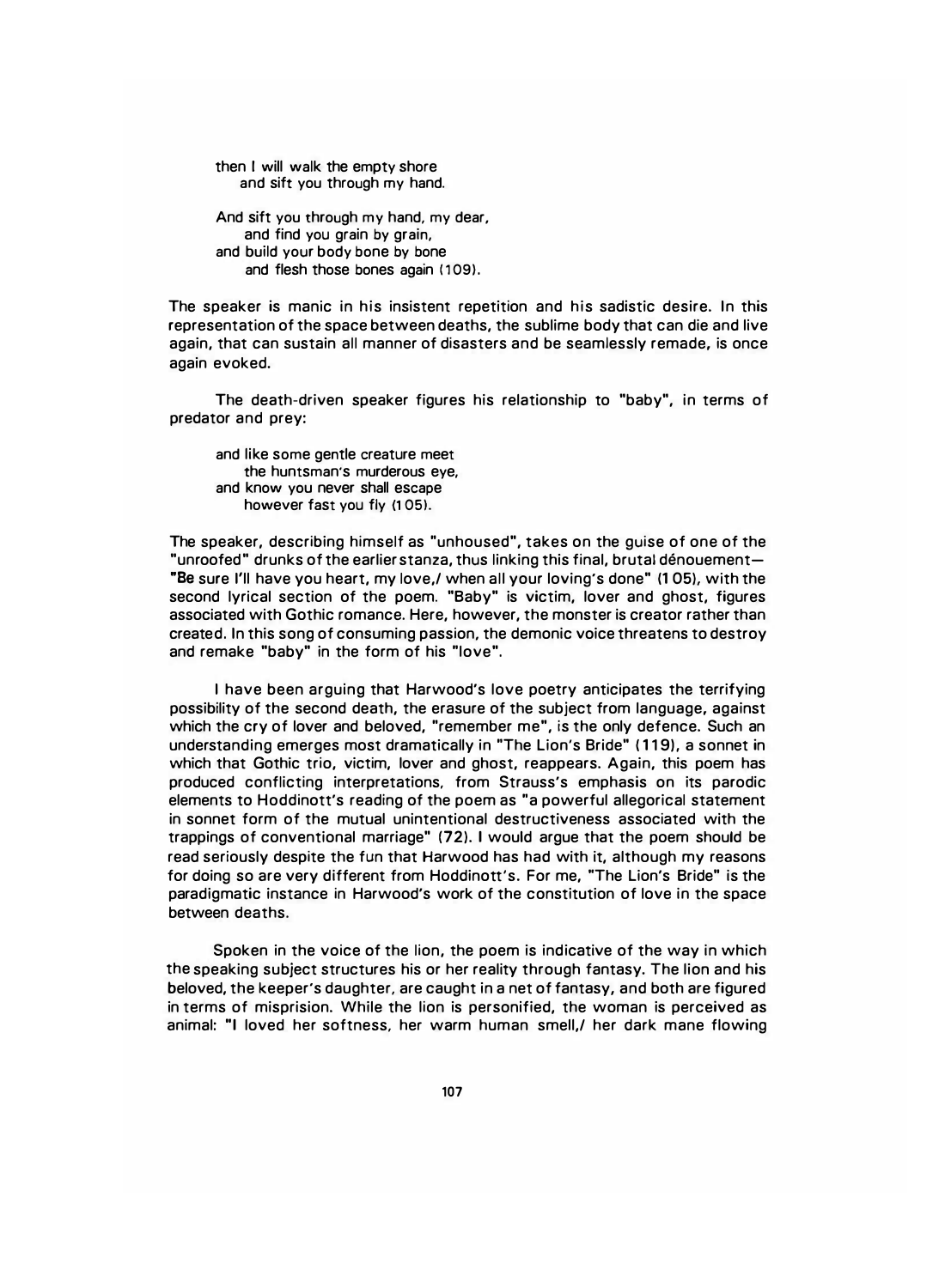loose". The imaginary dimension of this love is clear: the lovers complete each other, "soul to soul". While the keeper may have fed the lion, it is the daughter who nourishes his dream of love. Barefoot she brings their "love feast" in their "special bowl". It is through the lion's relationship to her that he identifies himself not only as lover but as "brute king".

The octave describes the imaginary scene of courtly love. For the lover, the value of the beloved is contingent upon her idealisation, a process in which he finds his own ideal image. In the sestet. this fabric of fantasy is rent by the sudden appearance of "an icy spectre/ sheathed in silk", with "pointed feet", "scented veil" and "painted lips". Already described as a "spectre", the woman's death is anticipated as the effect of this encounter between the lion's fantasy and the impossibility of his desire. The laws of nature. suspended in the first stanza, come into play and the lion responds as the beast he really is by devouring this creature stopping only to exclaim "A ghost has bones, and meat!" This moment of rupture signifies a traumatic knowledge that must immediately be repressed. The narrative of romantic love is revived in order to suture the gap that death has created: the beloved is transformed into the sublime body; she will fill the void of her own absence. With· unconsciously mordant irony, the lion invites "my love, my bride" to share the meal that she has. in fact, become.

The lion is the agent of a death that is disavowed in the immediate restitution of the love object. But the act of eating that formerly united "brute king" and "tender woman" has been gruesomely transmogrified. If we see the octave as the locus of the beautiful -- the harmonious, loving relation of beast and human -the sestet is the locus of the sublime. The "lion's bride", the figure of fantasy, is the defence against the second death of the beloved. The fantasy staged in the sestet reveals the dimensions of the fantasy constructed in the octave. For the reader, the pathos of the last line derives from the knowledge that the object of desire is irrevocably lost. In the space between deaths, "The Lion's Bride" intimates the self-destructive limit of the signifying process.

The eroticisation of death in "The Lion's Bride" develops the imagery of "Night Thoughts: Baby and Demon" as well as that of other poems written between 1969 and 1974. In Harwood's poetry of love, Death is a voyeur who hovers around the lovers' bed in the knowledge that they are his. One of the most erotic moments in her work is this challenge in the final stanza of "The Sharpness of Death", a poem collected originally in *The Lion's Bride*:

Death, I will tell you now: my love and I stood still in the roofless chapel. My body was full of him, my tongue sang with his juices, I grew ripe in his blond light. If I fall from that time, then set your teeth in me (155).